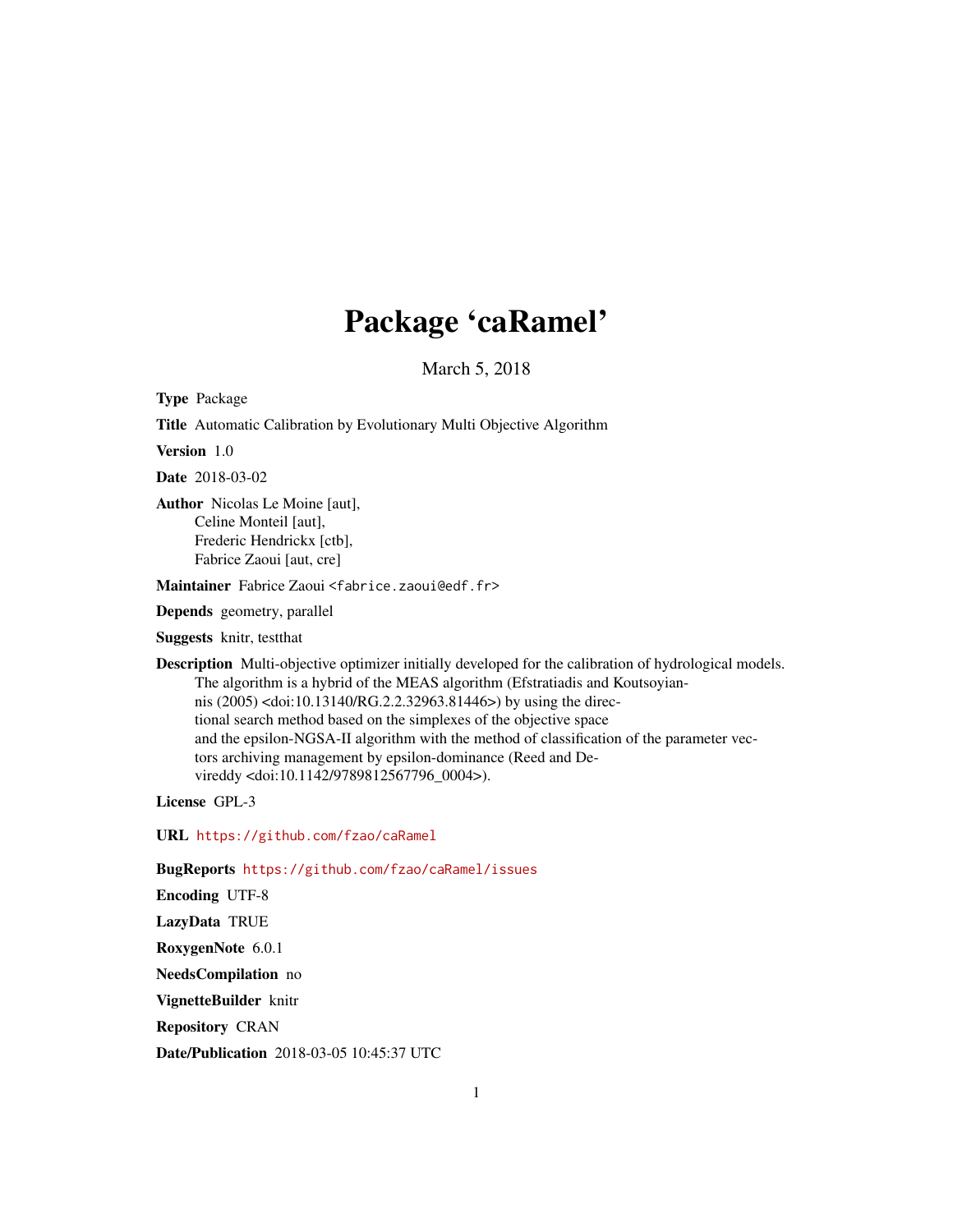# <span id="page-1-0"></span>R topics documented:

| hoxes    | $\mathcal{D}_{\mathcal{L}}$ |
|----------|-----------------------------|
|          | 3                           |
|          | 5                           |
| Cinterp  | 6                           |
|          | 7                           |
|          | 8                           |
|          | 8                           |
|          | <b>9</b>                    |
| dominate |                             |
|          |                             |
|          | -11                         |
|          | -12                         |
|          |                             |
|          |                             |
|          |                             |
|          |                             |
|          |                             |
|          |                             |

#### **Index** 2008 **[18](#page-17-0)**

boxes *boxes*

# Description

This function returns a box number for each points individual of the population

# Usage

boxes(points, prec)

#### Arguments

| points | : matrix of the objectives                                                         |
|--------|------------------------------------------------------------------------------------|
| prec   | : (double, length = nobj) desired accuracy for the objectives (edges of the boxes) |

#### Value

vector of numbers for the boxes. boxes[i] gives the number of the box containing points[i].

# Author(s)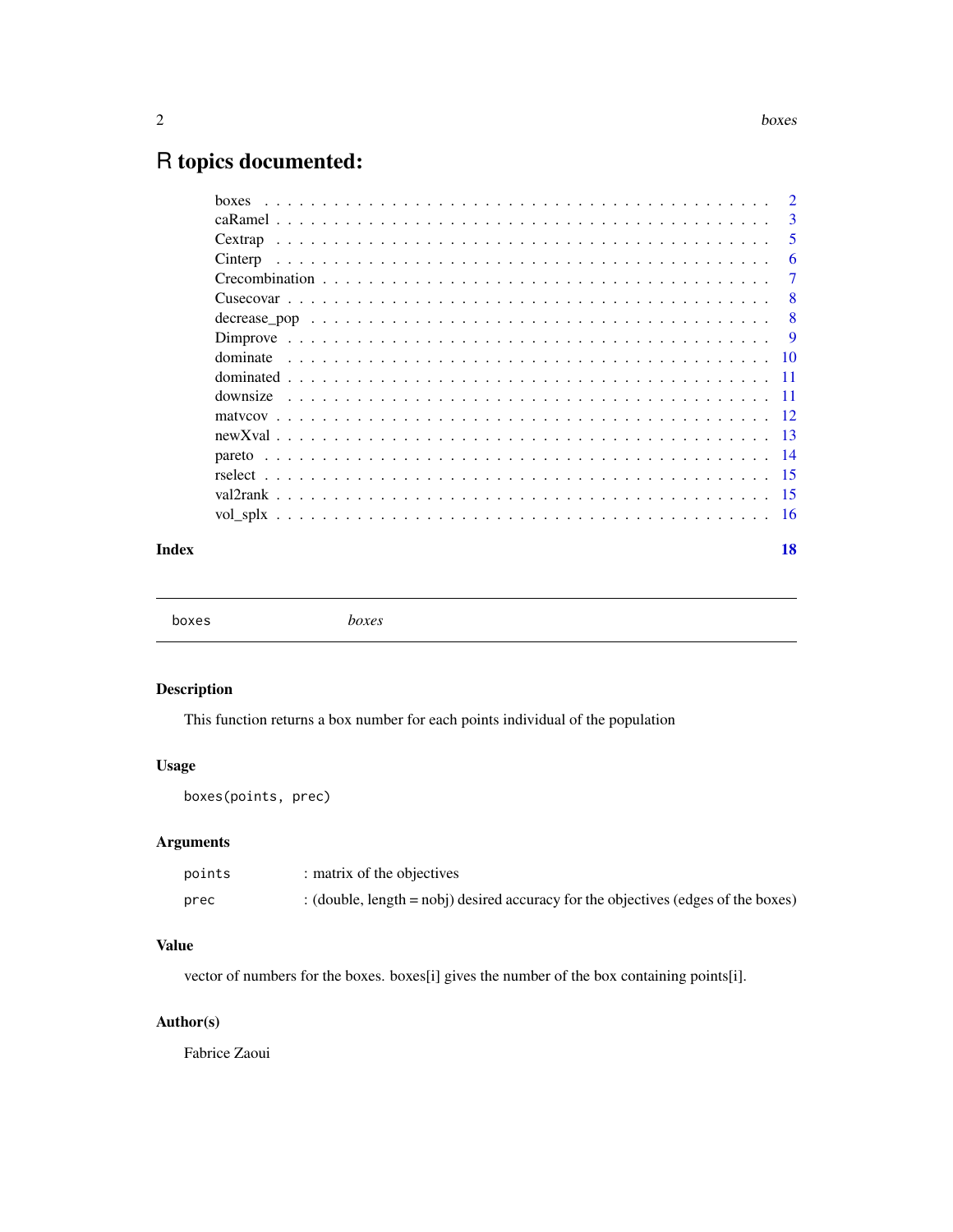#### <span id="page-2-0"></span>caRamel 3

#### Examples

```
# Definition of the parameters
points <- matrix(rexp(200), 100, 2)
prec <- c(1.e-3, 1.e-3)
# Call the function
res <- boxes(points, prec)
```
caRamel *caRamel*

# Description

R version of the multi-objective optimizer 'CaRaMEL' originally written for Scilab by Nicolas Le Moine

# Usage

```
caRamel(nobj, nvar, minmax, bounds, func, popsize, archsize, maxrun, prec,
  report\_gene = c(5, 5, 5, 5), gpp = NULL, blocks = NULL, pop = NULL,
  function = NULL, noms_obj = NULL, listsave = NULL, write_gen = 0,
 carallel = TRUE, numcores = NULL)
```
#### Arguments

| nobj        | : (integer, length = 1) the number of objectives to optimize (nobj >= 2)                                                                                                                                                                                                                           |
|-------------|----------------------------------------------------------------------------------------------------------------------------------------------------------------------------------------------------------------------------------------------------------------------------------------------------|
| nvar        | : (integer, length = 1) the number of variables                                                                                                                                                                                                                                                    |
| minmax      | : (logical, length = nobj) the objective is either a minimization (FALSE value)<br>or a maximization (TRUE value)                                                                                                                                                                                  |
| bounds      | : (matrix, nrow = nvar, ncol = 2) lower and upper bounds for the variables                                                                                                                                                                                                                         |
| func        | the name of the objective function to optimize. Input argument is the number<br>of parameter set (integer) in the x matrix. The function has to return a vector<br>of at least 'nobj' values (Objectives 1 to nobj are used for optimization, values<br>after nobj are recorded for information.). |
| popsize     | : (integer, length = 1) the population size for the genetic algorithm                                                                                                                                                                                                                              |
| archsize    | : (integer, length = 1) the size of the Pareto front                                                                                                                                                                                                                                               |
| maxrun      | : (integer, length = 1) the max. number of simulations allowed                                                                                                                                                                                                                                     |
| prec        | : (double, length $=$ nobj) the desired accuracy for the optimization of the objec-<br>tives                                                                                                                                                                                                       |
| repart_gene | : (integer, length $= 4$ ) optional, number of new parameter sets for each rule and<br>per generation                                                                                                                                                                                              |
| gpp         | : (integer, length $= 1$ ) optional, calling frequency for the rule "Fireworks"                                                                                                                                                                                                                    |
| blocks      | (optional): groups for parameters                                                                                                                                                                                                                                                                  |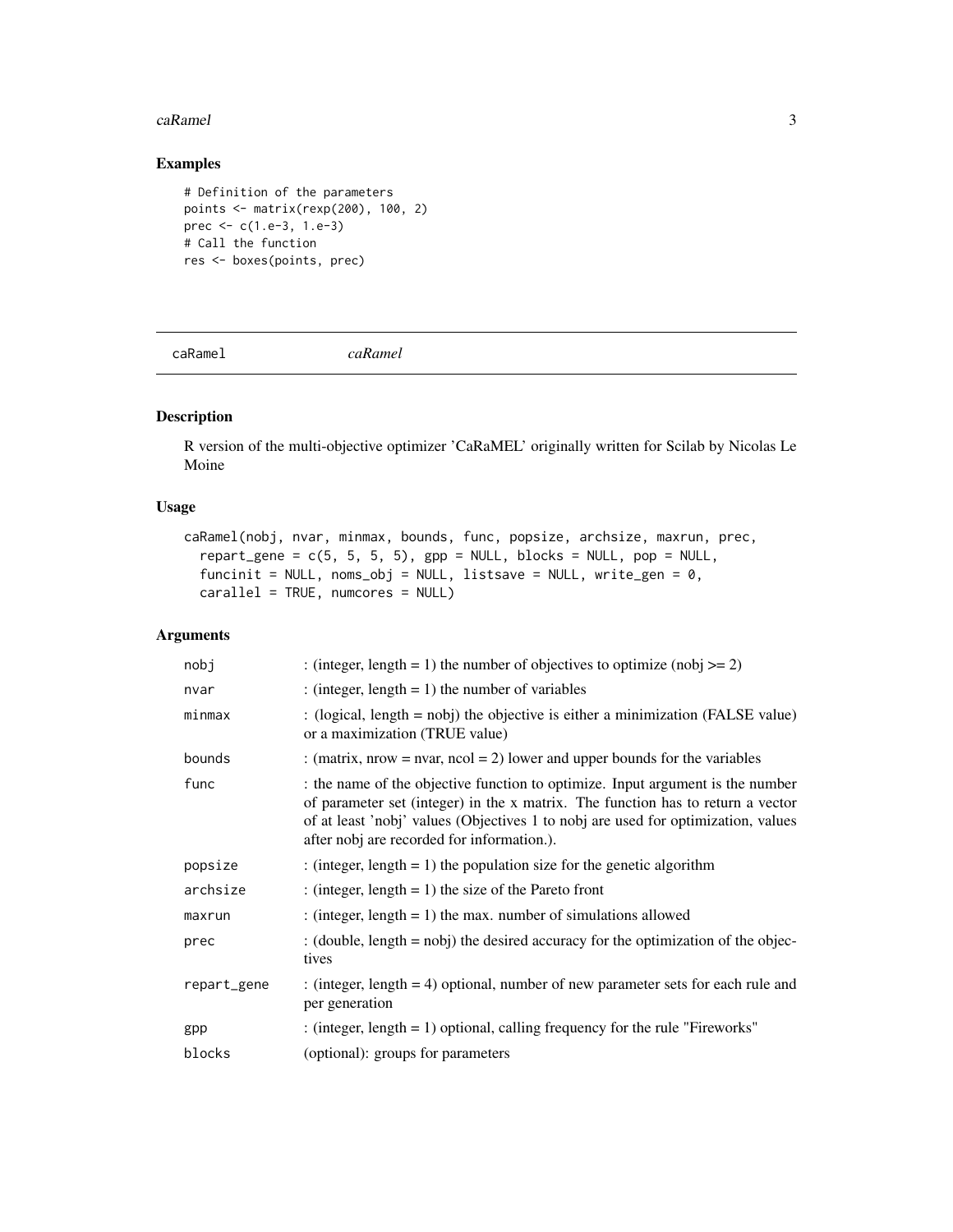| pop       | : (matrix, nrow = nset, ncol = nvar or nvar+nobj) optional, initial population<br>(used to restart an optimization)                                                                                                                                                                                                                                                                 |
|-----------|-------------------------------------------------------------------------------------------------------------------------------------------------------------------------------------------------------------------------------------------------------------------------------------------------------------------------------------------------------------------------------------|
| funcinit  | (optional): the name of the initialization function applied on each node of cluster<br>when parallel computation. The arguments are cl and numcores.                                                                                                                                                                                                                                |
| noms_obj  | (optional): the name of the objectives                                                                                                                                                                                                                                                                                                                                              |
| listsave  | (optional): names of the listing files. Default: None (no output). If exists,<br>fields to be defined: "pmt" (file of parameters on the Pareto Front), "obj" (file<br>of corresponding objective values), "evol" (evolution of maximum objectives<br>by generation). Optional field: "totalpop" (total population and corresponding<br>objectives, useful to restart a computation) |
| write_gen | : (integer, length = 1) optional, if = 1, save files 'pmt' and 'obj' at each genera-<br>tion $(= 0$ by default)                                                                                                                                                                                                                                                                     |
| carallel  | : (logical, length = 1) optional, do parallel computations (TRUE by default)                                                                                                                                                                                                                                                                                                        |
| numcores  | : (integer, length $= 1$ ) optional, the number of cores for the parallel computations<br>(all cores by default).                                                                                                                                                                                                                                                                   |

#### Details

Documentation : "Principe de l'optimiseur CaRaMEL et illustration au travers d'exemples de parametres dans le cadre de la modelisation hydrologique conceptuelle" Frederic Hendrickx (EDF) and Nicolas Le Moine (UPMC) Report EDF H-P73-2014-09038-FR

#### Value

List of five elements:

success return value (logical, length  $= 1$ ) : TRUE if successfull

 $parameters$  Pareto front (matrix, nrow = archsize, ncol = nvar)

objectives objectives of the Pareto front (matrix, nrow = archsize, ncol = nobj+nadditional)

save\_crit evolution of the maximum objectives

total\_pop total population (matrix, nrow = popsize+archsize, ncol = nvar+nobj+nadditional)

#### Author(s)

Fabrice Zaoui - Celine Monteil

```
# Definition of the test function
viennet <- function(i) {
  val1 <- 0.5*(x[i,1]*x[i,1]+x[i,2]*x[i,2])+sin(x[i,1]*x[i,1]+x[i,2]*x[i,2])
 val2 <- 15+(x[i,1]-x[i,2]+1)*(x[i,1]-x[i,2]+1)/27+(3*x[i,1]-2*x[i,2]+4)*(3*x[i,1]-2*x[i,2]+4)/8
  val3 <- 1/(x[i,1]*x[i,1]+x[i,2]*x[i,2]+1) -1.1*exp(-(x[i,1]*x[i,1]+x[i,2]*x[i,2]))
  return(c(val1,val2,val3))
}
# Number of objectives
nobj \leq -3
```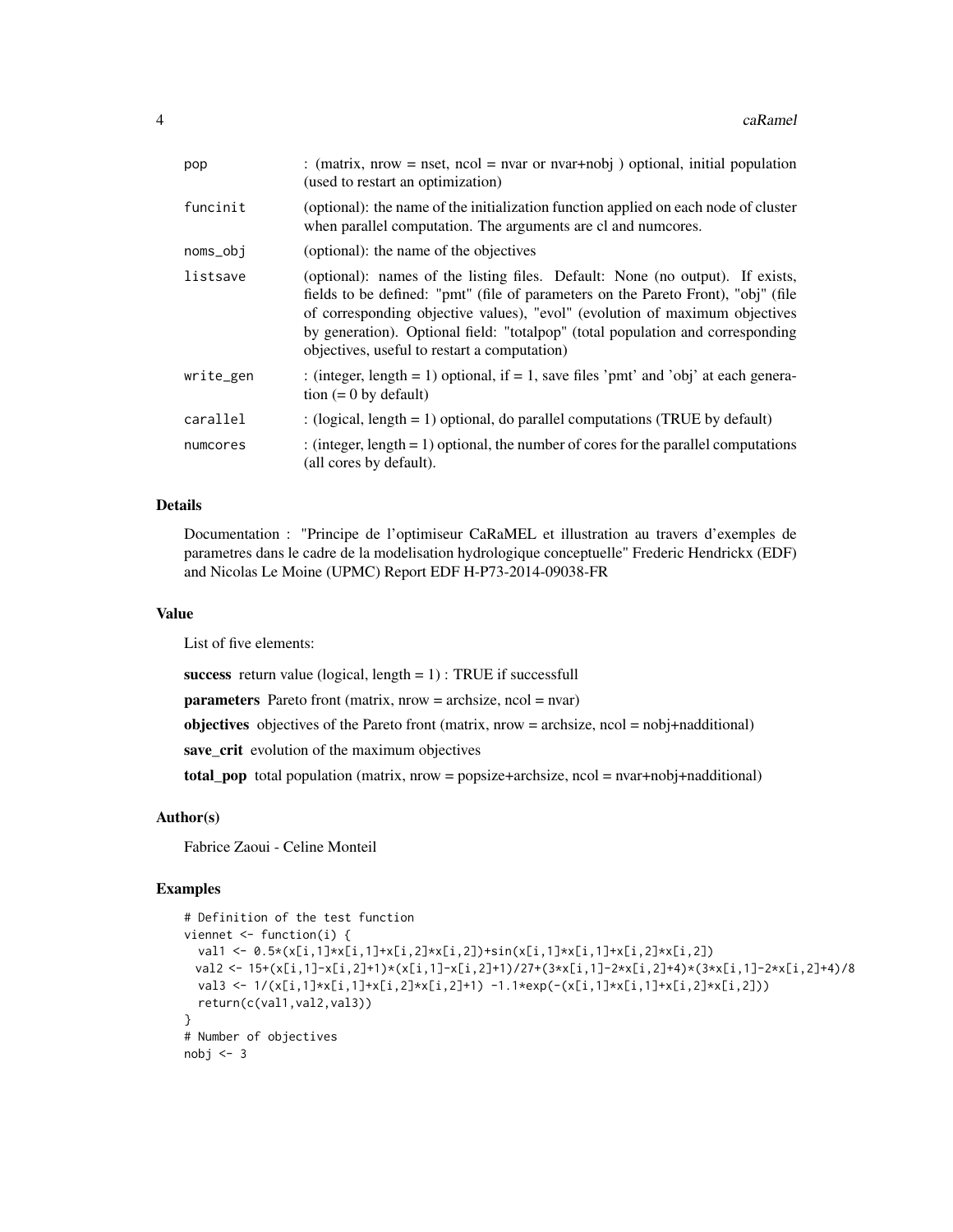#### <span id="page-4-0"></span>Cextrap 5

```
# Number of variables
nvar <-2# All the objectives are to be minimized
minmax <- c(FALSE, FALSE, FALSE)
# Define the bound constraints
bounds \leq matrix(data = 1, nrow = nvar, ncol = 2)
bounds[, 1] <- -3 * bounds[, 1]
bounds[, 2] <- 3 * bounds[, 2]
# Caramel optimization
results <-
  caRamel(nobj = nobj,
          nvar = nvar,
          minmax = minmax,bounds = bounds,
          func = viennet,
          popsize = 100,
          archsize = 100,
          maxrun = 500,prec = matrix(1.e-3, nrow = 1, ncol = nobj),carallel = FALSE)
```
Cextrap *Cextrap*

#### Description

gives n new candidates by extrapolation along orthogonal directions to the Pareto front in the space of the objectives

#### Usage

Cextrap(param, crit, directions, longu, n)

#### Arguments

| param      | : matrix [ NPoints, NPar ] of already evaluated parameters                                                                                     |
|------------|------------------------------------------------------------------------------------------------------------------------------------------------|
| crit       | : matrix [ Npoints, NObj ] of associated criteria                                                                                              |
| directions | : matrix [NDir, 2] the starting and ending points of the candidate vectors                                                                     |
| longu      | : matrix [NDir, 1] giving the length of each segment thus defined in the OBJ<br>space (measure of the probability of exploring this direction) |
| n          | : number of new vectors to generate                                                                                                            |

#### Value

xnew : matrix [ n , NPar ] of new vectors pcrit : matrix [ n , NObj ] estimated positions of new sets in the goal space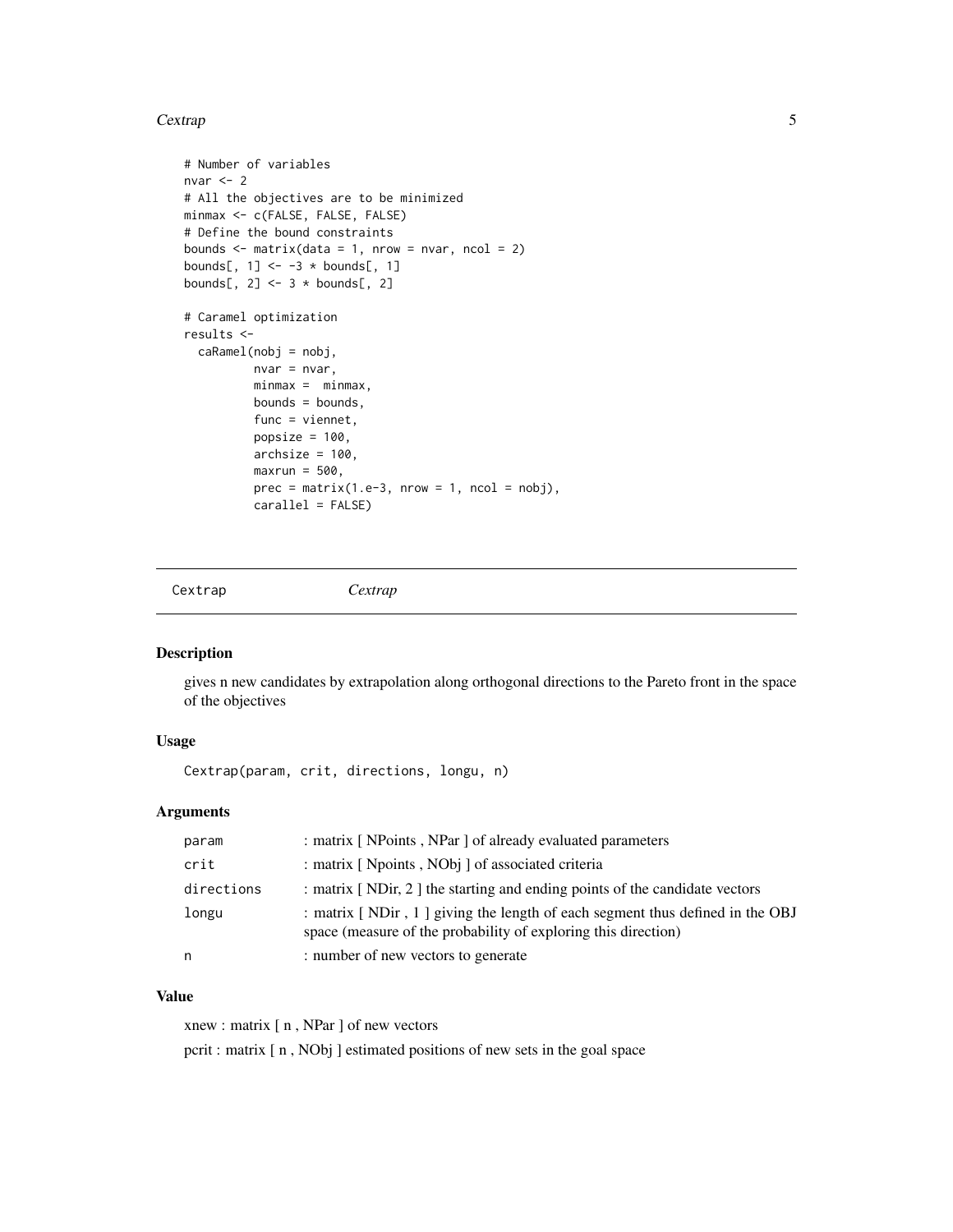#### <span id="page-5-0"></span>Author(s)

Fabrice Zaoui

#### Examples

```
# Definition of the parameters
param <- matrix(rexp(100), 100, 1)
crit <- matrix(rexp(200), 100, 2)
directions \leq matrix(c(1,3,2,7,13,40), nrow = 3, ncol = 2)
longu <- runif(3)
n \le -5# Call the function
res <- Cextrap(param, crit, directions, longu, n)
```
Cinterp *Cinterp*

#### Description

proposes n new candidates by interpolation in simplexes of the objective space

#### Usage

```
Cinterp(param, crit, simplices, volume, n)
```
# Arguments

| param     | : matrix [ NPoints, NPar ] of already evaluated parameters                                                               |
|-----------|--------------------------------------------------------------------------------------------------------------------------|
| crit      | : matrix [ Npoints, NObi ] of associated criteria                                                                        |
| simplices | : matrix [NSimp, NObj+1] containing all or part of the triangulation of the<br>space of the objectives                   |
| volume    | : matrix [NSimp, 1] giving the volume of each simplex (measure of the prob-<br>ability of interpolating in this simplex) |
| n         | : number of new vectors to generate                                                                                      |

# Value

xnew : matrix [ n , NPar ] of new vectors

pcrit : matrix [ n , NObj ] estimated positions of new sets in the goal space

# Author(s)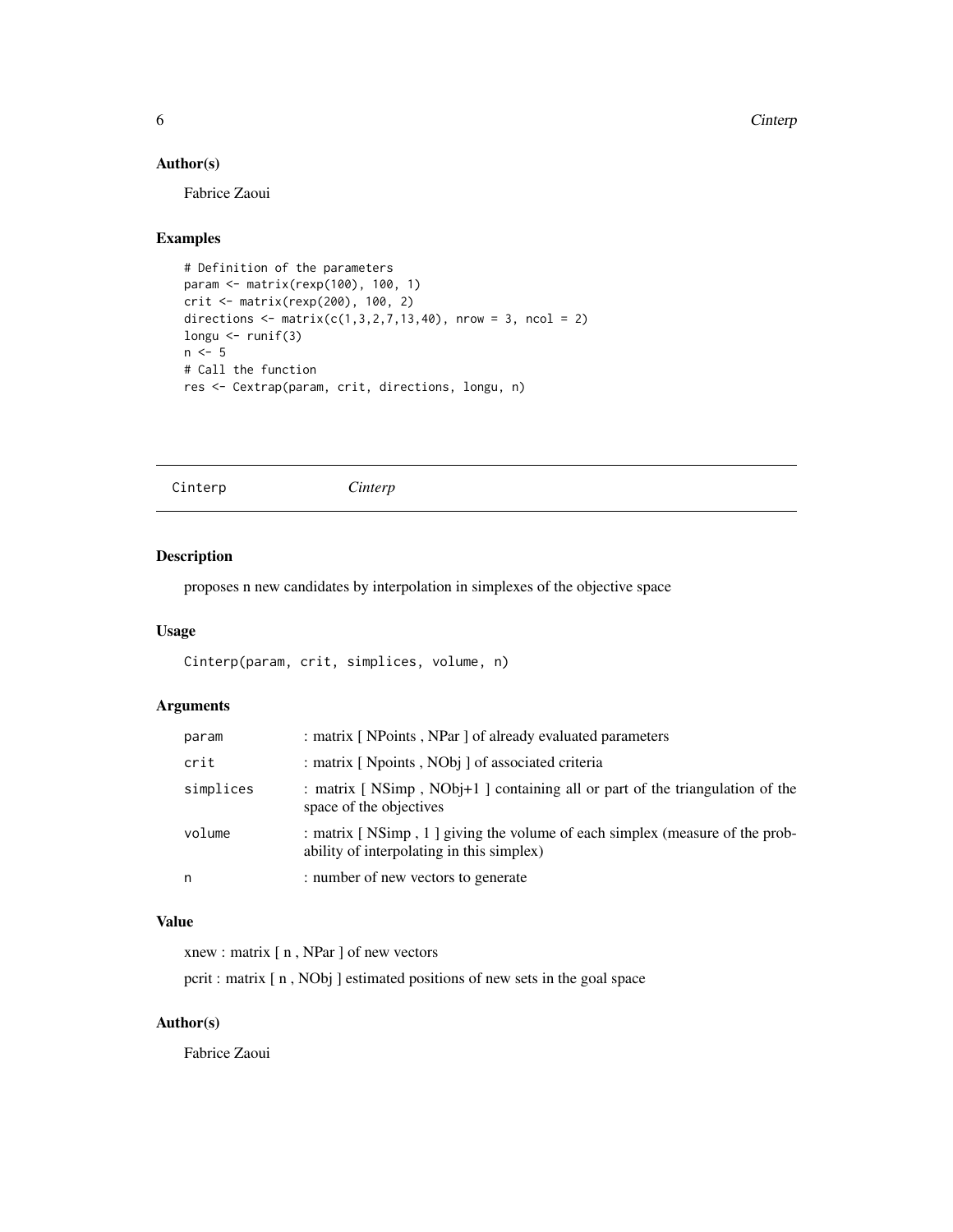#### <span id="page-6-0"></span>Crecombination 7

#### Examples

```
# Definition of the parameters
param <- matrix(rexp(100), 100, 1)
crit <- matrix(rexp(200), 100, 2)
simplices <- matrix(c(15,2,1,15,22,1,18,15,2,17,13,14), nrow = 4, ncol = 3)
volume <- runif(4)
n < -5# Call the function
res <- Cinterp(param, crit, simplices, volume, n)
```
Crecombination *Crecombination*

# Description

performs a recombination of the sets of parameters

# Usage

Crecombination(param, blocks, n)

#### Arguments

| param  | : matrix [, NPar ] of the population of parameters                   |
|--------|----------------------------------------------------------------------|
| blocks | : list of integer vectors: list of variable blocks for recombination |
| n      | : number of new vectors to generate                                  |

#### Value

xnew : matrix [ n , NPar ] of new vectors

### Author(s)

Fabrice Zaoui

```
# Definition of the parameters
param <- matrix(rexp(15), 15, 1)
blocks <- NULL
n < -5# Call the function
res <- Crecombination(param, blocks, n)
```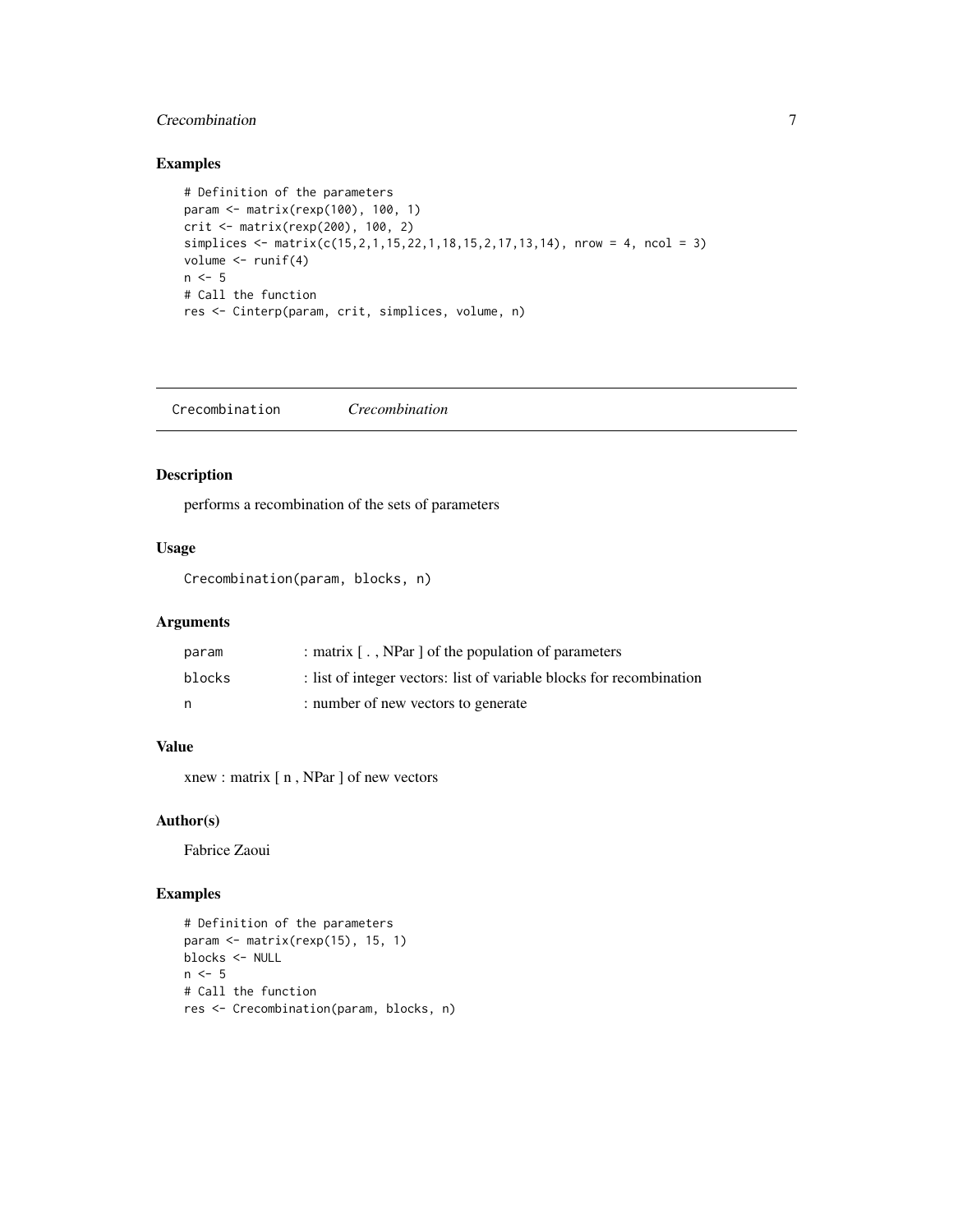<span id="page-7-0"></span>Cusecovar *Cusecovar*

#### Description

proposes new parameter vectors respecting a covariance structure

#### Usage

Cusecovar(xref, amplif, n)

#### Arguments

| xref   | : matrix [, NPar ] of the reference population whose covariance structure is to<br>be used |
|--------|--------------------------------------------------------------------------------------------|
| amplif | : amplification factor of the standard deviation on each parameter                         |
| n.     | : number of new vectors to generate                                                        |

#### Value

xnew : matrix [ n , NPar ] of new vectors

#### Author(s)

Fabrice Zaoui

#### Examples

```
# Definition of the parameters
xref <- matrix(rexp(35), 35, 1)
amplif <-2.
n \leq -5# Call the function
res <- Cusecovar(xref, amplif, n)
```
decrease\_pop *decrease\_pop*

#### Description

decreases the population of parameter sets

#### Usage

```
decrease_pop(matobj, minmax, prec, archsize, popsize)
```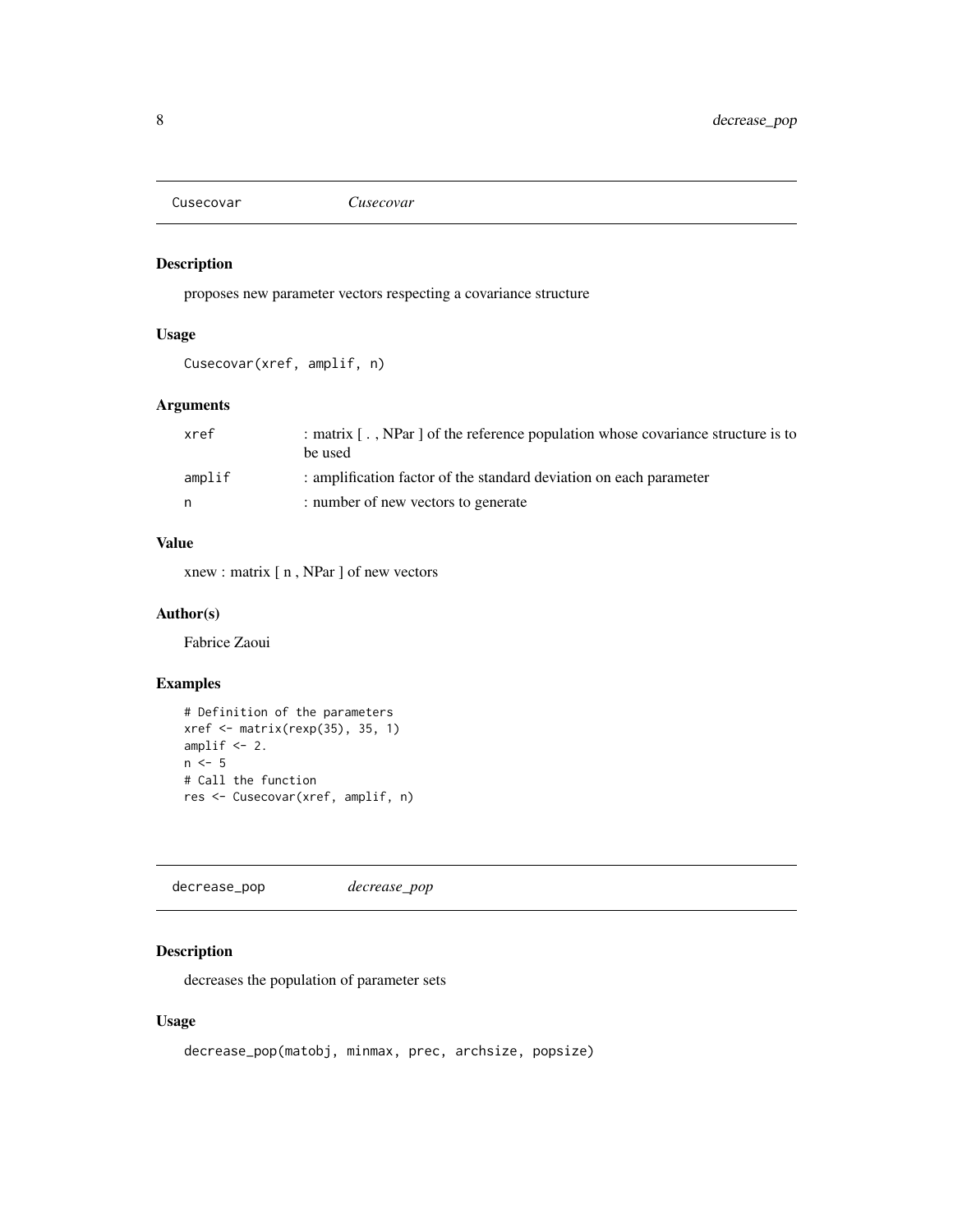#### <span id="page-8-0"></span>Dimprove 2012 2013 2014 12:30 PM 2012 2013 2014 2015 2016 2017 2018 2019 2014 2015 2016 2017 2018 2017 2018 20<br>- Particular State State State State State State State State State State State State State State State State S

#### Arguments

| matobj   | : matrix of objectives, dimension (ngames, nobj)                                                   |
|----------|----------------------------------------------------------------------------------------------------|
| minmax   | : vector of booleans, of dimension nobj: TRUE if maximization of the objective,<br>FALSE otherwise |
| prec     | : nobj dimension vector: accuracy                                                                  |
| archsize | : integer: archive size                                                                            |
| popsize  | : integer: population size                                                                         |

#### Value

A list containing two elements:

ind\_arch indices of individuals in the updated Pareto front

ind\_pop indices of individuals in the updated population

# Author(s)

Fabrice Zaoui

#### Examples

```
# Definition of the parameters
matobj <- matrix(rexp(200), 100, 2)
prec <- c(1.e-3, 1.e-3)
archsize <- 100
minmax <- c(FALSE, FALSE)
popsize <- 100
# Call the function
res <- decrease_pop(matobj, minmax, prec, archsize, popsize)
```
Dimprove *Dimprove*

#### Description

determines directions for improvement

# Usage

Dimprove(o\_splx, f\_splx)

#### Arguments

| o_splx | : matrix of objectives of simplexes (nrow = npoints, $ncol = nobj$ ) |
|--------|----------------------------------------------------------------------|
| f_splx | : vector (npoints) of associated Pareto numbers $(1 =$ dominated)    |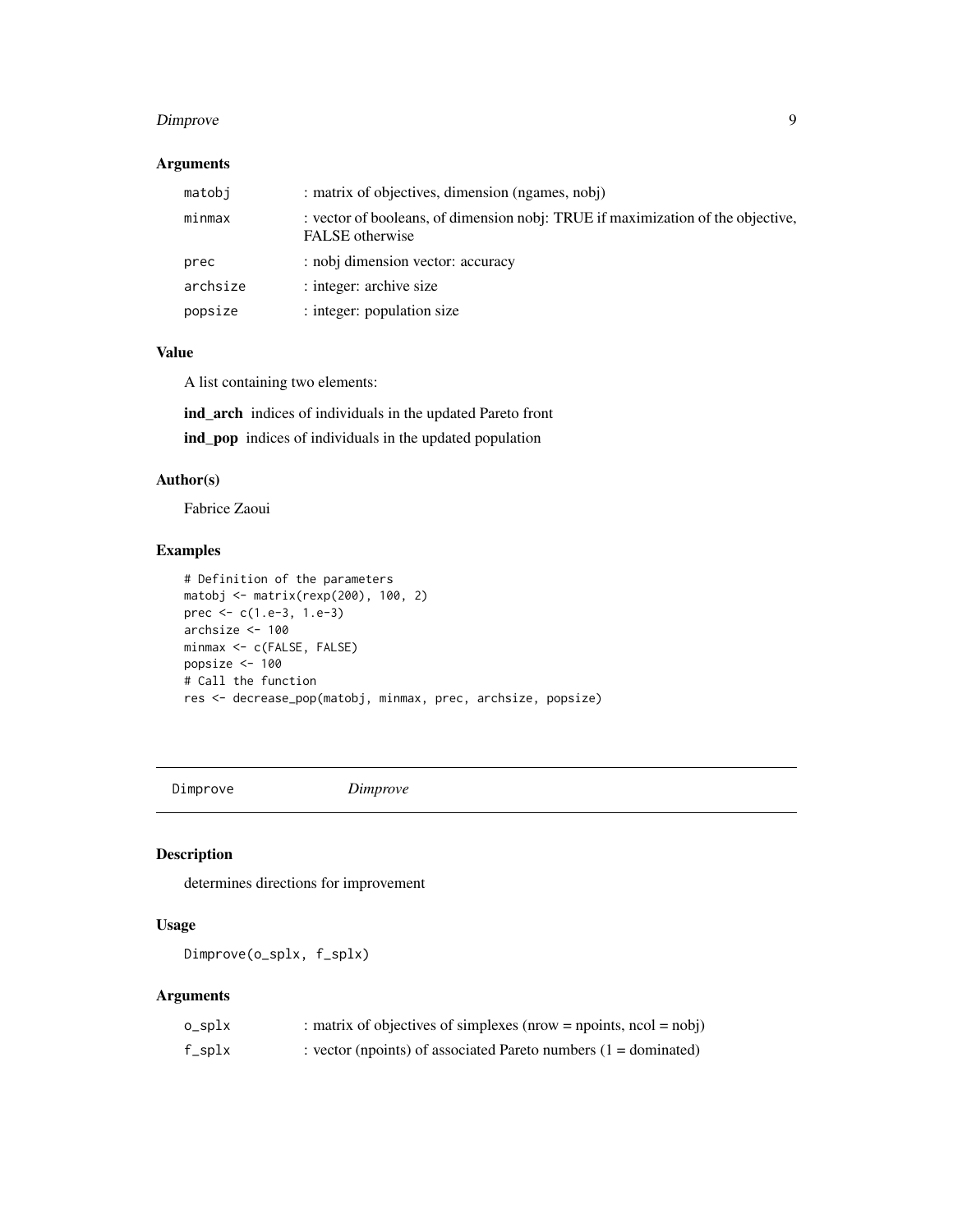#### <span id="page-9-0"></span>10 dominate and the contract of the contract of the contract of the contract of the contract of the contract of the contract of the contract of the contract of the contract of the contract of the contract of the contract o

#### Value

list of elements "oriedge": oriented edges and "ledge": length

#### Author(s)

Fabrice Zaoui

# Examples

```
# Definition of the parameters
o_splx <- matrix(rexp(6), 3, 2)
f_splx \leftarrow c(1,1,1)# Call the function
res <- Dimprove(o_splx, f_splx)
```
dominate *dominate*

#### Description

calculates the successive Pareto fronts of a population (classification "onion peel")

#### Usage

dominate(matobj)

#### Arguments

matobj : matrix [ NInd , NObj ] of objectives

#### Value

f : vector of dimension NInd of dominances

# Author(s)

Fabrice Zaoui

```
# Definition of the parameters
matobj <- matrix(rexp(200), 100, 2)
# Call the function
res <- dominate(matobj)
```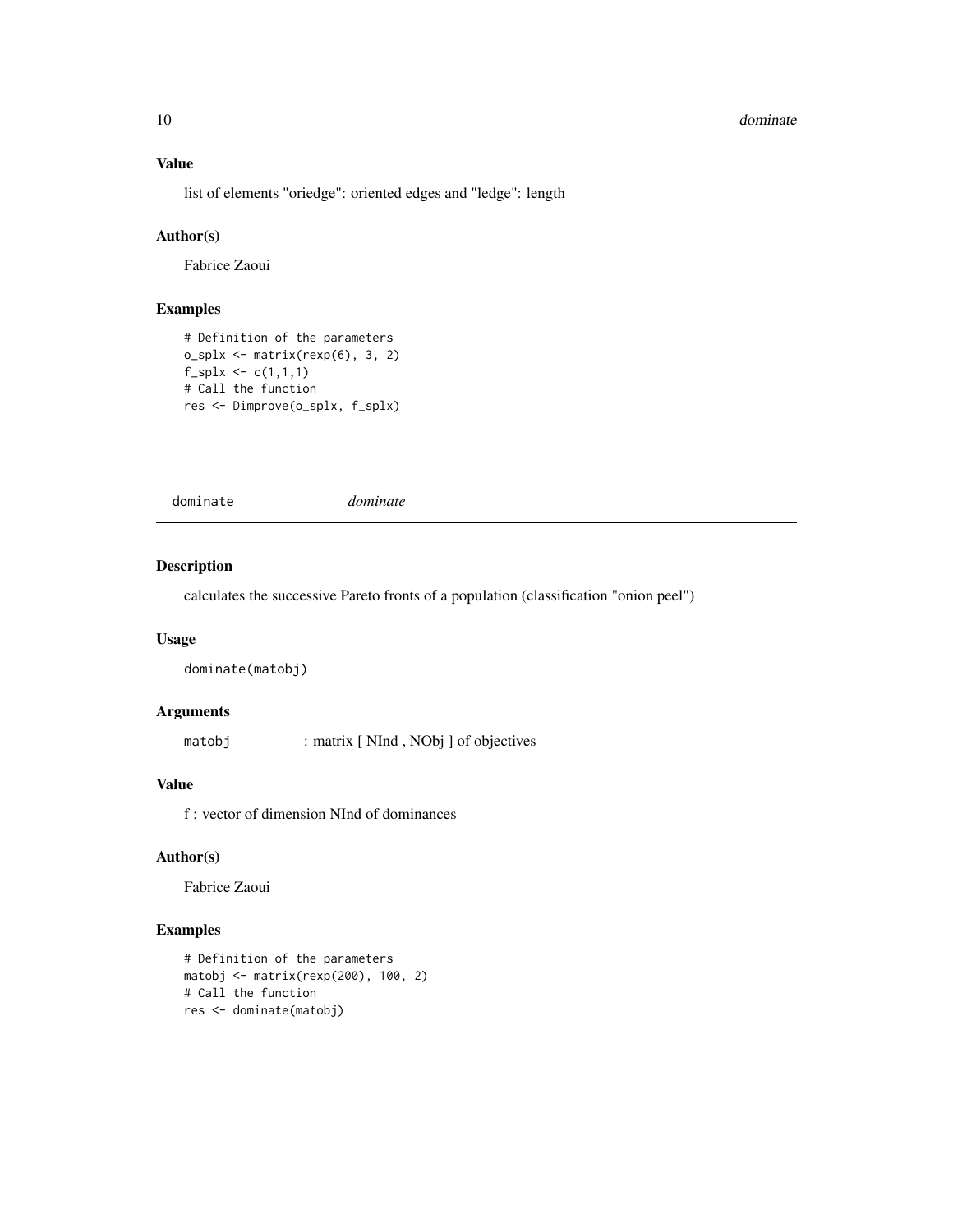<span id="page-10-0"></span>dominated *dominated*

#### Description

indicates which rows of the matrix Y are dominated by the vector (row) x

# Usage

dominated(x, Y)

#### Arguments

| X        | : row vecteur |
|----------|---------------|
| <b>V</b> | $:$ matrix    |

#### Value

D : vector of booleans

#### Author(s)

F. Zaoui

#### Examples

```
# Definition of the parameters
Y <- matrix(rexp(200), 100, 2)
x \le Y[1,]# Call the function
res <- dominated(x, Y)
```
downsize *downsize*

#### Description

reduces the number of individuals in a population to only one individual per box up to a given accuracy

#### Usage

```
downsize(points, Fo, prec)
```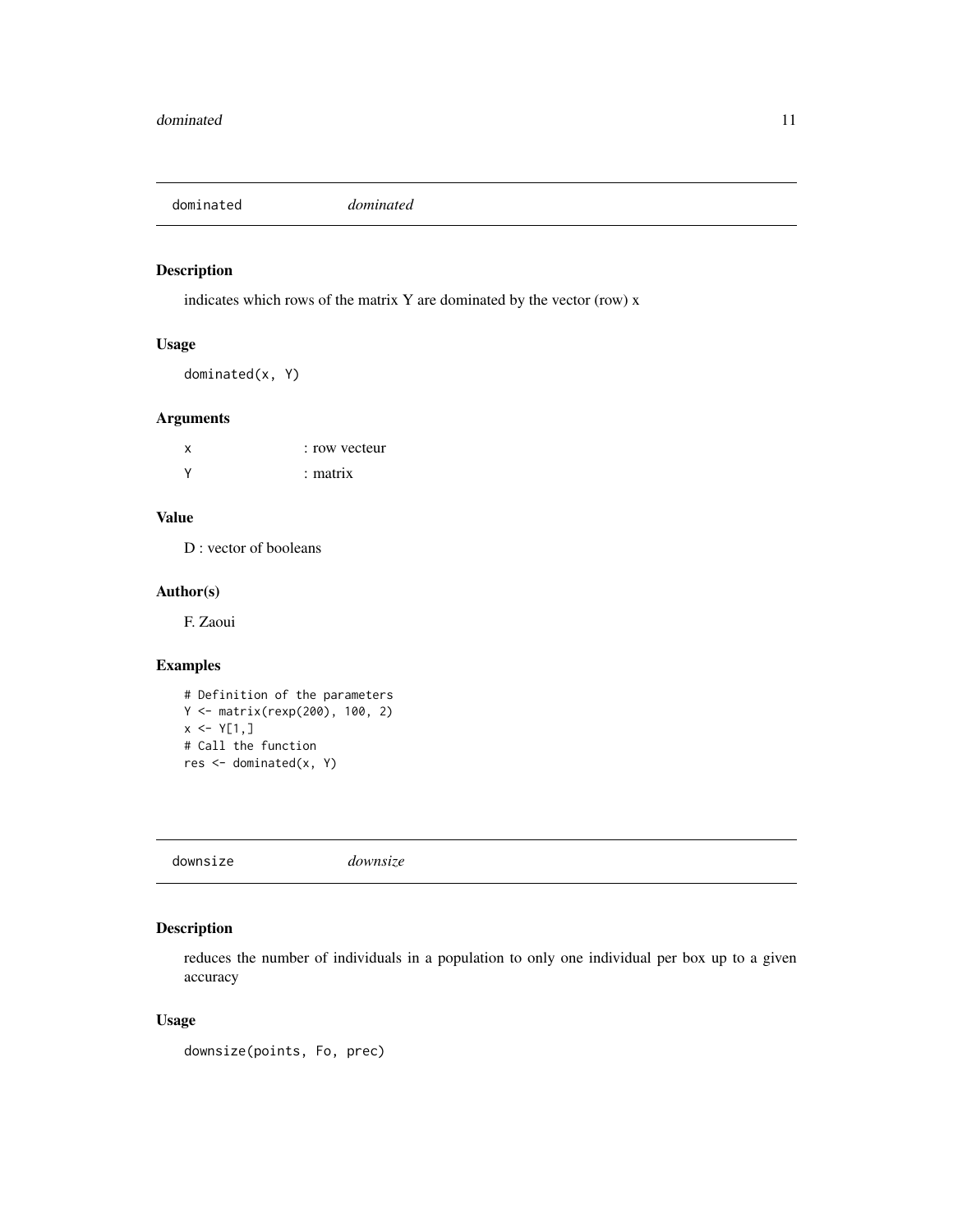<span id="page-11-0"></span>12 matv. matv. matv. matv. matv. matv. matv. matv. matv. matv. matv. matv. matv. matv. matv. matv. matv. matv. matv. matv. matv. matv. matv. matv. matv. matv. matv. matv. matv. matv. matv. matv. matv. matv. matv. matv. mat

#### Arguments

| points | : matrix of objectives                                               |
|--------|----------------------------------------------------------------------|
| Fo.    | : rank on the front of each point (1: dominates on the Pareto)       |
| prec   | : (double, $length = nobj$ ) desired accuracy for sorting objectives |

# Value

vector indices

# Author(s)

Fabrice Zaoui

# Examples

```
# Definition of the parameters
points <- matrix(rexp(200), 100, 2)
prec <- c(1.e-3, 1.e-3)
Fo <- sample(1:100, 100)
# Call the function
res <- downsize(points, Fo, prec)
```
# Description

calculates the variances-covariances matrix on the reference population

#### Usage

matvcov(x, g)

#### Arguments

|   | : population                                              |
|---|-----------------------------------------------------------|
| g | : center of reference population (in the parameter space) |

# Value

rr : variances-covariances matrix on the reference population

# Author(s)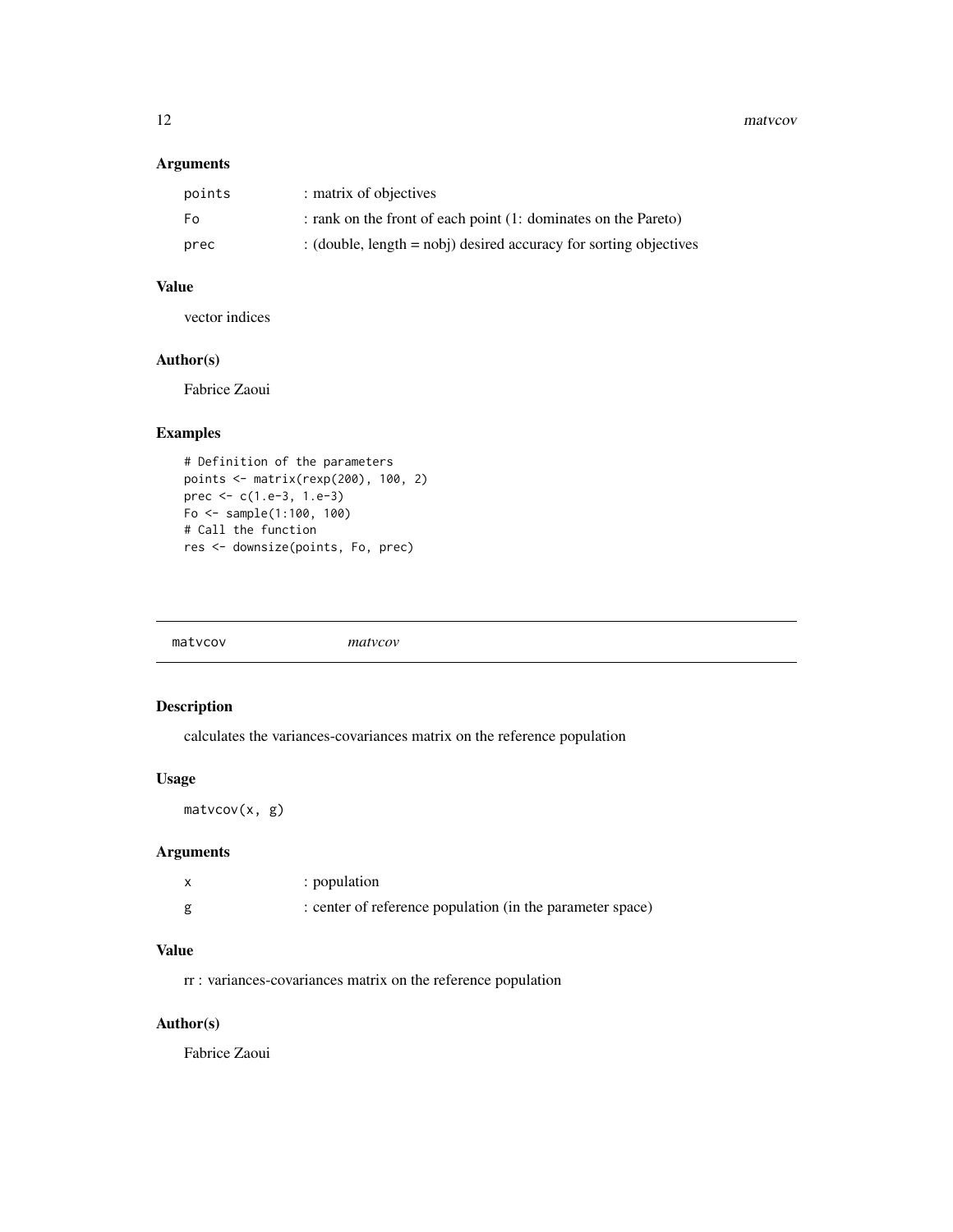#### <span id="page-12-0"></span>newXval and the state of the state of the state of the state of the state of the state of the state of the state of the state of the state of the state of the state of the state of the state of the state of the state of th

## Examples

```
# Definition of the parameters
x <- matrix(rexp(30), 30, 1)
g \leftarrow \text{mean}(x)# Call the function
res <- matvcov(x, g)
```
newXval *newXval*

# Description

generates a new population of parameter sets following the five rules of caRamel

#### Usage

newXval(param, crit, isperf, sp, bounds, repart\_gene, blocks, fireworks)

# Arguments

| param       | : matrix [Nvec, NPar] of parameters of the current population                                                                                                                                                                                                                                                               |
|-------------|-----------------------------------------------------------------------------------------------------------------------------------------------------------------------------------------------------------------------------------------------------------------------------------------------------------------------------|
| crit        | : matrix [ Nvec, NObj ] of associated criteria                                                                                                                                                                                                                                                                              |
| isperf      | : vector of Booleans of length NObj, TRUE if maximization of the objective,<br>FALSE otherwise                                                                                                                                                                                                                              |
| sp          | : variance a priori of the parameters                                                                                                                                                                                                                                                                                       |
| bounds      | : lower and upper bounds of parameters [NPar, 2]                                                                                                                                                                                                                                                                            |
| repart_gene | : matrix of length 4 giving the number of games to be generated with each<br>rule: 1 Interpolation in the simplexes of the front, 2 Extrapolation according<br>to the directions of the edges "orthogonal" to the front, 3 Random draws with<br>prescribed variance-covariance matrix, 4 Recombination by functional blocks |
| blocks      | : list of integer vectors containing function blocks of parameters                                                                                                                                                                                                                                                          |
| fireworks   | : boolean, TRUE if one tests a random variation on each parameter and each<br>maximum of O.F.                                                                                                                                                                                                                               |

#### Value

xnew : matrix of new vectors [ sum(Repart\_Gene) + eventually (nobj+1)\*nvar if fireworks , NPar ] project\_crit: assumed position of the new vectors in the criteria space: [ sum(Repart\_Gene)+ eventually (nobj+1)\*nvar if fireworks , NObj ];

# Author(s)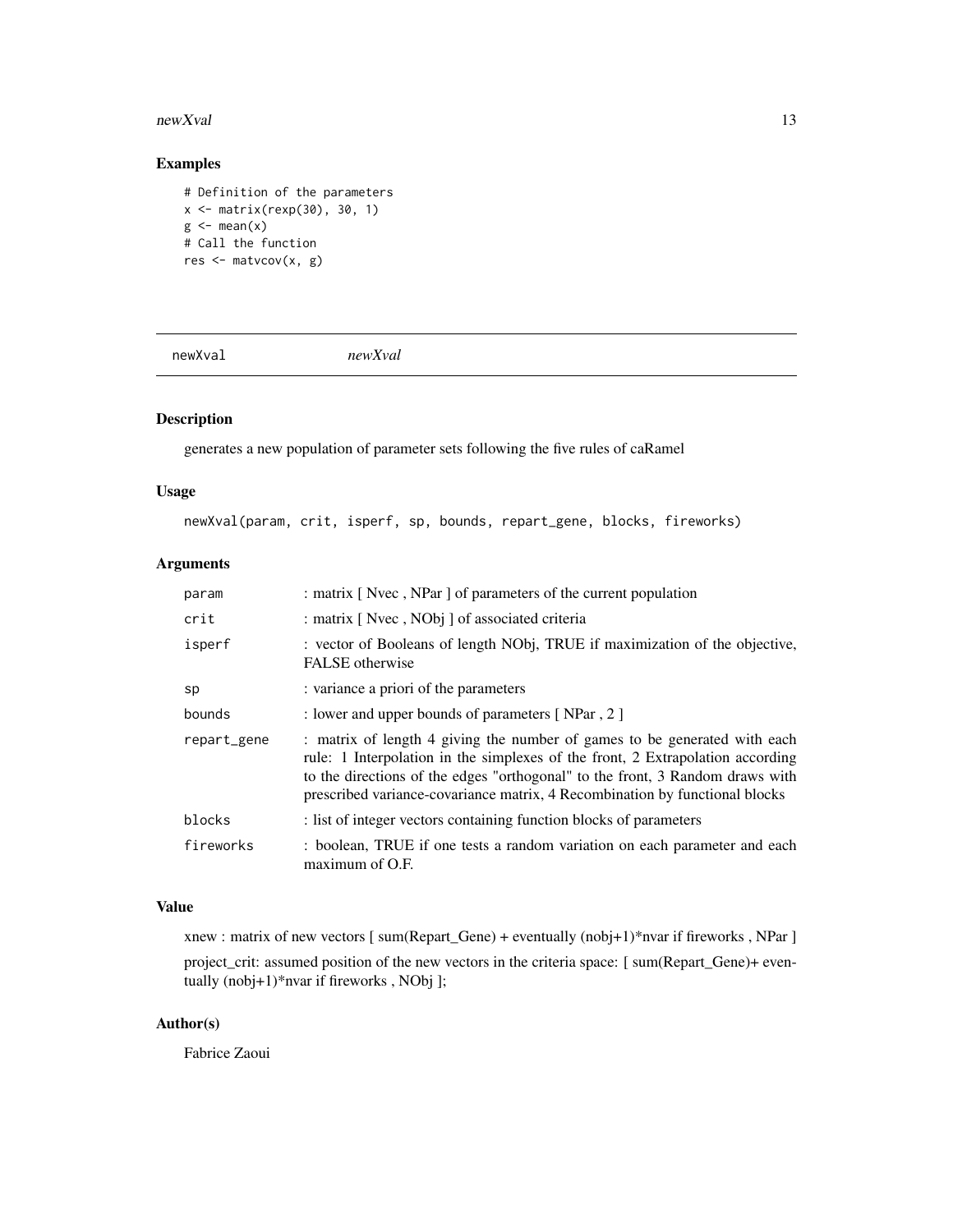14 *pareto* 

# Examples

```
# Definition of the parameters
param <- matrix(rexp(100), 100, 1)
crit <- matrix(rexp(200), 100, 2)
isperf <- c(FALSE, FALSE)
bounds \le matrix(data = 1, nrow = 1, ncol = 2)
bounds[, 1] <- -5 * bounds[, 1]
bounds[, 2] <- 10 * bounds[, 2]
sp \leftarrow (bounds[, 2] - bounds[, 1]) / (2 * sqrt(3))repart_gene \leq c(5, 5, 5, 5)
fireworks <- TRUE
blocks <- NULL
# Call the function
res <- newXval(param, crit, isperf, sp, bounds, repart_gene, blocks, fireworks)
```
pareto *pareto*

#### Description

indicates which rows of the X criterion matrix are Pareto

#### Usage

pareto(X)

#### Arguments

X : matrix [NInd \* NObj]

#### Value

Ft : column matrix [NInd \* 1]

#### Author(s)

Fabrice Zaoui

#### Examples

# Definition of the parameters X <- matrix(rexp(200), 100, 2) # Call the function res <- dominate(X)

<span id="page-13-0"></span>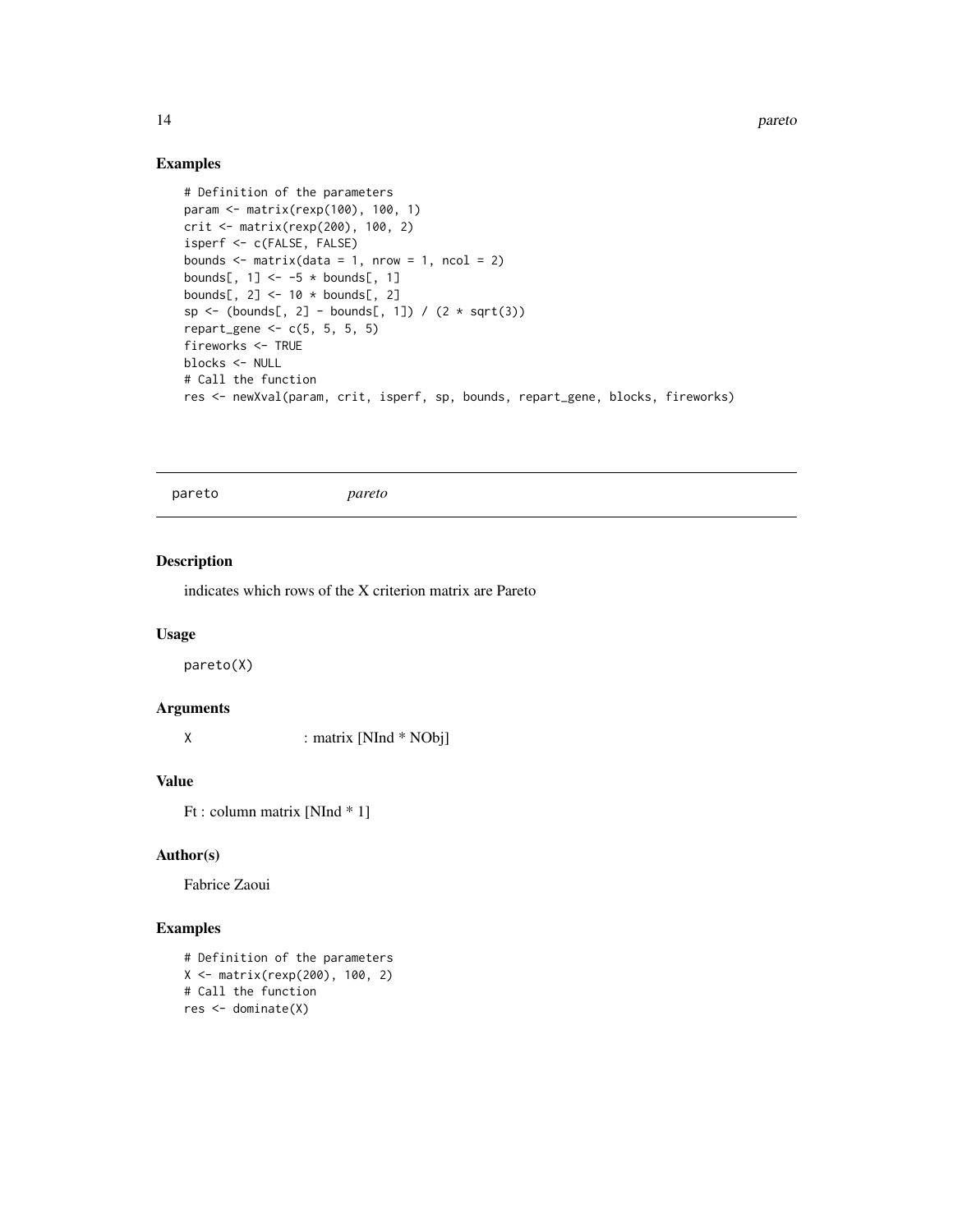<span id="page-14-0"></span>rselect *rselect*

#### Description

performs a selection of n points in facp

#### Usage

rselect(n, facp)

#### Arguments

| n    | : number of points to select |  |
|------|------------------------------|--|
| facp | : vector of initial points   |  |

#### Value

ix : ranks of selected points (vector of dimension n)

# Author(s)

Fabrice Zaoui

# Examples

```
# Definition of the parameters
n < -5facp <- runif(30)
# Call the function
res <- rselect(n, facp)
```
val2rank *val2rank*

# Description

converts the values of a vector into their rank

# Usage

val2rank(X, opt)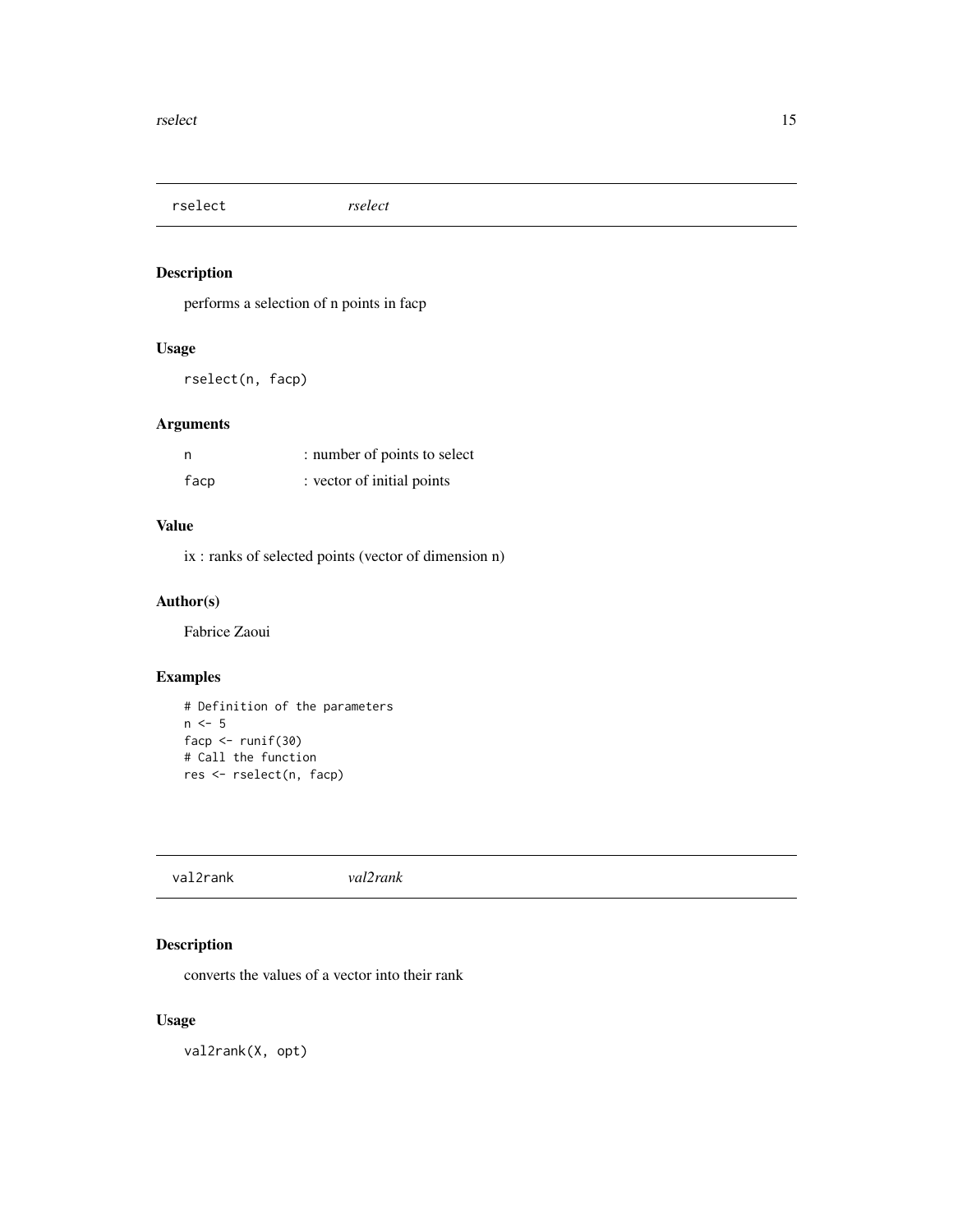# <span id="page-15-0"></span>Arguments

| X   | : vector to treat                                                                      |
|-----|----------------------------------------------------------------------------------------|
| opt | : integer which gives the rule to follow in case of tied ranks (repeated values): if   |
|     | $opt = 1$ , one returns the average rank, if $opt = 2$ , one returns the corresponding |
|     | rank in the series of the unique values, if opt $=$ 3, return the max rank             |

#### Value

R : rank vector

# Author(s)

Fabrice Zaoui

#### Examples

```
# Definition of the parameters
X <- matrix(rexp(100), 100, 1)
opt <- 3
# Call the function
res <- val2rank(X, opt)
```

| vol_splx | $vol\_splx$ |  |  |
|----------|-------------|--|--|
|----------|-------------|--|--|

# Description

calculates the volume of a simplex

#### Usage

vol\_splx(S)

# Arguments

S : matrix  $(d+1)$  rows  $*$  d columns containing the coordinates in d-dim of  $d + 1$ vertices of a simplex

# Value

V : simplex volume

#### Author(s)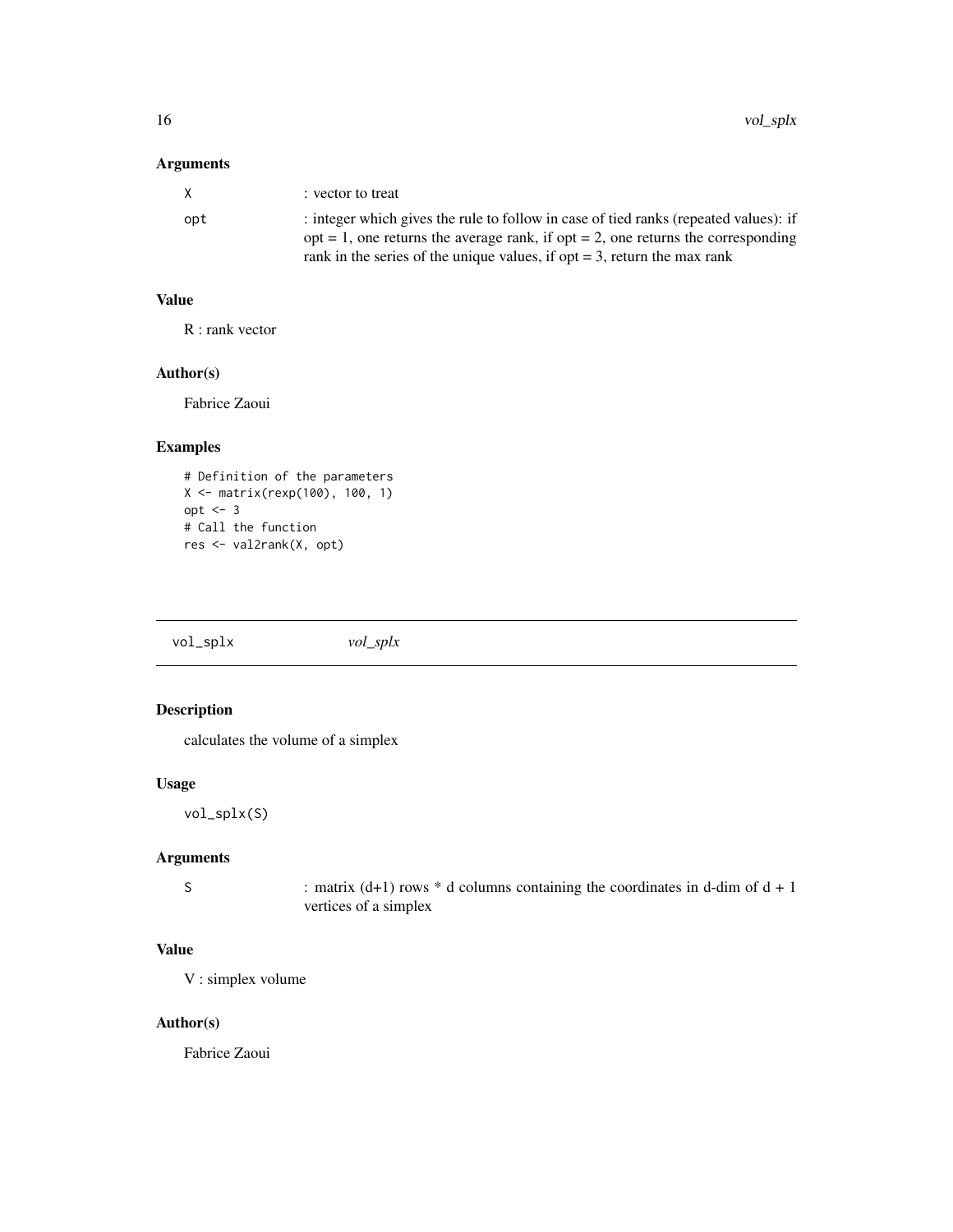vol\_splx and 17

```
# Definition of the parameters
S <- matrix(rexp(6), 3, 2)
# Call the function
res <- vol_splx(S)
```